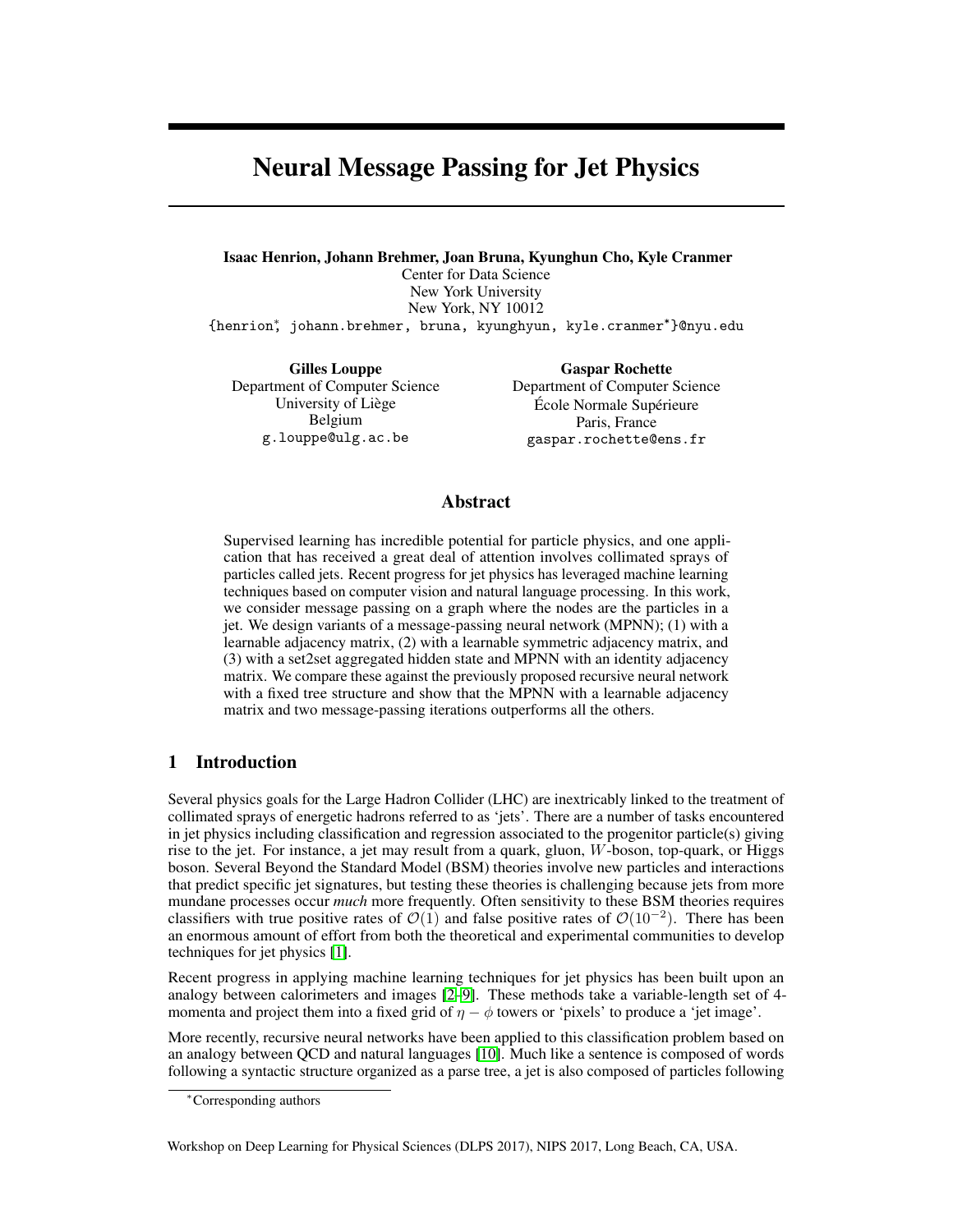a structure dictated by quantum chromodynamics (QCD) and organized via the clustering history of a sequential recombination jet algorithm. This work showed that the projection of particles' momenta into images loses information, which impacts classification performance. The recursive networks were able to avoid this pre-processing and provide superior performance.

In this work we represent the jet as a graph and consider Message Passing Neural Networks (MPNN) [\[11\]](#page-4-4) on the same benchmark data and binary classification task from [\[7,](#page-4-5) [10\]](#page-4-3).

#### 1.1 Jets as a graph

In the graph picture, nodes of the graph correspond to the particles and the data on the nodes are the features calculated from the 4-momenta of those particles:  $p, \eta, \theta, \phi, E$ , and  $p_T$ . The graph picture is natural in jet physics and was implicit in previous work with the recursive network operating over a binary tree. The binary tree was created from a sequential recombination jet algorithm [\[12,](#page-4-6) [13\]](#page-4-7) that recursively combines the pair  $i, j$  that minimize

$$
d_{ij}^{\alpha} = \min(p_{ti}^{2\alpha}, p_{tj}^{2\alpha}) \frac{\Delta R_{ij}^{2}}{R^{2}}.
$$
 (1)

The  $d_{ij}^{\alpha}$  provides a family of adjacency matrices motivated by physics considerations; however, we will consider various approaches to adjacency matrix  $A_{ij}$ , including directed graphs.

The authors of Ref. [\[10\]](#page-4-3) pointed out that it is compelling to think of generalizations of their technique in which the optimization would include the binary tree used for the embedding as a learnable component instead of considering it fixed a priori. An immediate challenge of this approach is that a discontinuous change in the binary tree (e.g., from varying  $\alpha$  or R) makes the loss non-differentiable. However, the graph defined by  $d_{ij}^{\alpha}$  evolves continuously with R and  $\alpha$ . The authors of Ref. [\[10\]](#page-4-3) pointed out that this makes graph-convolutional networks a natural approach [\[14–](#page-4-8)[19\]](#page-5-0). In future work we plan to compare QCD-motivated adjacency matrix  $A_{ij}$  based on  $d_{ij}^{\alpha}$ ; however, in this work we attempt to learn the adjacency matrix directly.

## 2 Message Passing Neural Networks

This section describes a family of neural architectures defined over input sets exhibiting some geometric structure. We consider a dataset  $\{x_e, y_e\}_{e \le N}$  consisting of observations  $\mathbf{x}_e = \{x_i\}_{i \le N_e}$ ,  $x_i \in \mathbb{R}^S$ , and labels  $y_e \in \mathcal{Y}$ . Each observation thus consists of a set measurements (that we assume Euclidean for simplicity), possibly of varying size. We are interested in neural network models that operate on such input sets, and with the ability to leverage the geometric structure determined by the measurements. If the measurements  $x_i$  are related with a known similarity structure  $K(x_i, x_j)$ , the appropriate data structure to represent the input is a (input-varying) graph  $G_e = (V_e, E_e)$ , where nodes are associated with measurements and weighted edges with their similarity.

Graph neural networks (GNN), introduced in [\[20,](#page-5-1) [21\]](#page-5-2) and further simplified in [\[16,](#page-4-9) [22,](#page-5-3) [23\]](#page-5-4), based on local operators of a graph  $G = (V, E)$  offer a powerful balance between expressivity and sample complexity; see [\[24\]](#page-5-5) for a recent survey on models and applications of deep learning on graphs. In its simplest incarnation, given an input signal  $\mathbf{x} \in \mathbb{R}^{V \times S}$  on the vertices of a weighted graph G, we consider a family  $A$  of graph-intrinsic linear operators that act locally on this signal. The simplest example is to consider  $\bar{\mathcal{A}} = \{1, A\}$ , where A is the graph adjacency matrix. A GNN layer receives as input a signal  $\mathbf{h}^{(t)} \in \mathbb{R}^{V \times d_t}$  and produces  $\mathbf{h}^{(t+1)} \in \mathbb{R}^{V \times d_{t+1}}$  as

$$
\mathbf{h}^{(t+1)} = \mathrm{Gc}(\mathbf{h}^{(t)}) = \rho \left( \sum_{q=1}^{|\mathcal{A}|} A_q \mathbf{h}^{(t)} \theta_q^{(t)} \right) ,\qquad \qquad \text{(GNN NODEUPDATE)}
$$

<span id="page-1-0"></span>where  $\theta_q^{(t)} \in \mathbb{R}^{d_t \times d_{t+1}}$ , are trainable parameters,  $d_t$  is the number of feature maps at layer t, and  $\rho(\cdot)$ is a point-wise non-linearity. One can easily verify that [\(GNN N](#page-1-0)ODEUPDATE) defines a model that is permutation-equivariant and that effectively shares the parameters across all the node locations, yielding gains in sample complexity similar to convolutional neural networks in computer vision.

Authors have explored several modeling variants from this basic formulation, by replacing the pointwise nonlinearity with gating operations [\[16,](#page-4-9) [22\]](#page-5-3), or by generalizing the generator family to Laplacian polynomials [\[25,](#page-5-6) [19,](#page-5-0) [14\]](#page-4-8), or including powers of A to encode multiple-hop neighborhoods of each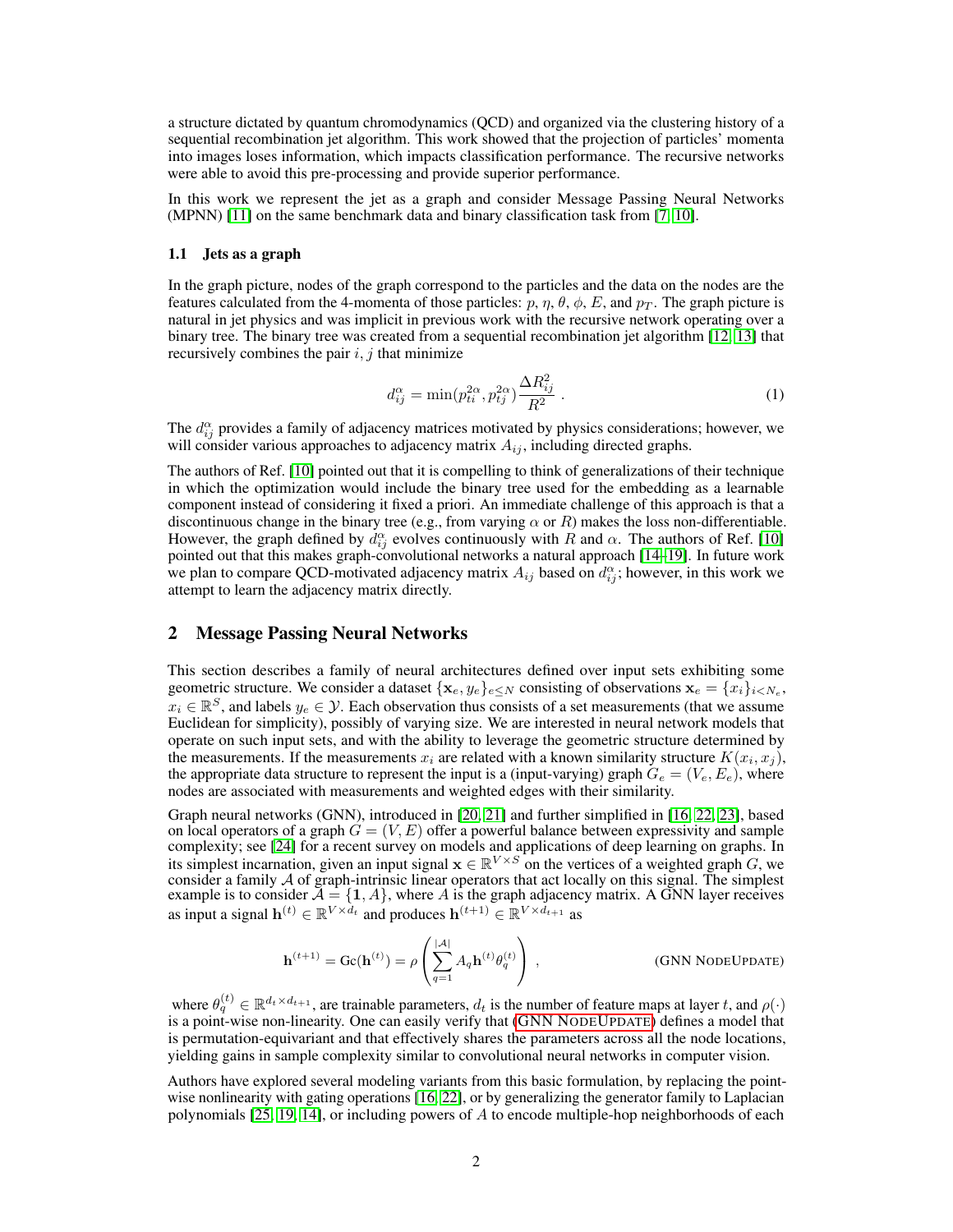node [\[26\]](#page-5-7). Cascaded operations in the form [\(GNN N](#page-1-0)ODEUPDATE) are able to approximate a wide range of graph inference tasks. Inspired by message-passing algorithms, [\[27–](#page-5-8)[29\]](#page-5-9) generalized GNNs to also learn edge features  $A_{i,j}^{(t)}$  from the current node hidden representation, leading to the so-called *Message Passing Neural Network* (MPNN) model. Adjacency learning is particularly important in applications where the input set is believed to have some geometric structure, but the metric is not known a priori. In the case of jet physics, the  $d_{ij}^{\alpha}$  provide a well-motivated family of adjacency matrices, but in what follows we explore learning the adjacency directly. In particular, we consider the family of adjacency matrices given by

$$
A_{i,j}^{(t)} = \text{softmax}_{\text{row}} \varphi(h_i^{(t)}, h_j^{(t)})\,,\tag{ADJACENCYMATRIX}
$$

where  $\varphi$  is a symmetric function parametrized with, e.g., a neural network, and the softmax over rows turns the kernel into a transition matrix. In this work, we choose for simplicity  $\varphi(h, h') =$  $v^{\top}(h + h') + b.$ 

In our experiments, we call this model MPNN-directed. We also experiment with undirected graph models by symmetrizing A via the transformation  $S(A) = \frac{1}{2}(A + A^{\top})$ , and use the identity matrix  $A = 1$  as a baseline. The resulting update rules for node features is obtained from [\(GNN](#page-1-0)) NODEU[PDATE](#page-1-0)) by using the edge feature kernel  $A<sup>(t)</sup>$  and modifying the node-wise nonlinearity with a more powerful gated recurrent unit (GRU, [\[30\]](#page-5-10)):

m (t) <sup>i</sup> = tanh X j A (t) i,jh (t) j , (MESSAGE) h (t+1) <sup>i</sup> = GRU(h (t) i , [m (t) i , x<sup>i</sup> ]) , (MPNN VERTEXUPDATE)

where [ $\ast$ ,  $\ast$ ] denotes concatenation of vectors. In this model, the hidden dimension  $d_t$  is kept constant across timesteps at 40. We also considered a set variant in which the current mean hidden state across all nodes  $h$  is passed as additional input to the GRU. These updates induce an order-invariance amongst the hidden states, as in the set2set model [\[31\]](#page-5-11). Finally, the collection of hidden states is collapsed to a single hidden state representing the whole graph, using another neural network (READOUT). A simple particular case of MPNN considered in [\[27\]](#page-5-8) (RelNet) consists in only one message passing iteration that aggregates the adjacency kernel to directly predict the output label:

$$
p(\hat{y} \mid \mathbf{x}) = f_{\theta} \left( \sum_{i,j} A_{i,j} \right) .
$$
 (RELNET)

In general graphs, the network depth is chosen to be of the order of the graph diameter, so that all nodes obtain information from the entire graph. In our context, however, since the graph is densely connected, the depth is interpreted simply as giving the model more expressive power. The resulting model is summarized in Algorithm [1.](#page-2-0) Note that each iteration of neural message passing has its own parametrized functions ADJACENCYMATRIX, MESSAGE and VERTEXUPDATE.

#### Algorithm 1 Message passing neural network **Require:**  $N \times S$  array of jet constituents x

| <b>INCQUIFIC:</b> $\forall x \in \mathcal{D}$ array of just constructive $\mathbf{A}$ |                                                                          |
|---------------------------------------------------------------------------------------|--------------------------------------------------------------------------|
|                                                                                       | $\triangleright$ N is the number of particles, S is their data dimension |
| $\mathbf{h} \leftarrow \tanh(W_e \mathbf{x} + \mathbf{b}_e)$                          | $\triangleright$ Embed the jets                                          |
| for $t = 1, \ldots, T$ do                                                             | $\triangleright$ Message passing                                         |
| A $\leftarrow$ ADJACENCYMATRIX <sub>t</sub> (h)                                       |                                                                          |
| $\mathbf{m} \leftarrow \text{MESSAGE}_{t}(A, \mathbf{h})$                             |                                                                          |
| $\mathbf{h} \leftarrow \text{VERTEXUPDATE}_{t}(\mathbf{h}, \mathbf{m}, \mathbf{x})$   |                                                                          |
| end for                                                                               |                                                                          |
| return $READOUT(h)$                                                                   |                                                                          |
|                                                                                       |                                                                          |

## <span id="page-2-0"></span>3 Results

We consider the same benchmark data and binary classification problem as in Ref. [\[10\]](#page-4-3). The first class, which we denote 'QCD jets', arises from a known mixture of quarks and gluons. The second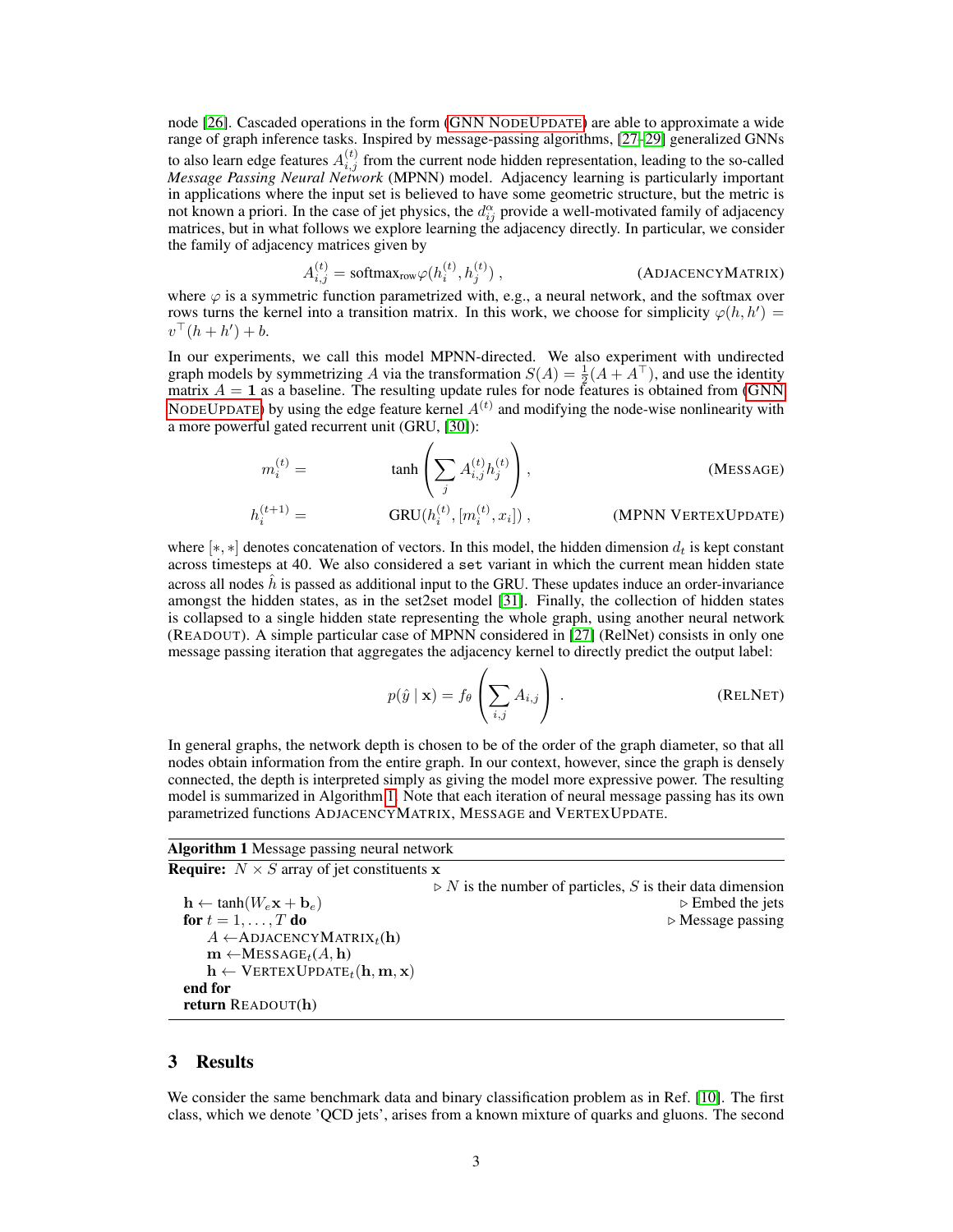<span id="page-3-0"></span>

| <b>Network</b>                          | Iterations     | ROC AUC             | $R_{\epsilon=50\%}$ |
|-----------------------------------------|----------------|---------------------|---------------------|
| RecNN- $k_t$ (without gating) [10]      | 1              | $0.9185 \pm 0.0006$ | $68.3 \pm 1.8$      |
| RecNN- $k_t$ (with gating) [10]         | 1              | $0.9195 \pm 0.0009$ | $74.3 \pm 2.4$      |
| RecNN-desc- $p_T$ (without gating) [10] | 1              | $0.9189 \pm 0.0009$ | $70.4 \pm 3.6$      |
| RecNN-desc- $p_T$ (with gating) [10]    | 1              | $0.9212 \pm 0.0005$ | $83.3 \pm 3.1$      |
| RelNet                                  | 1              | $0.9161 \pm 0.0029$ | $67.69 \pm 6.80$    |
| MPNN (directed)                         | 1              | $0.9196 \pm 0.0015$ | $89.35 \pm 3.54$    |
| MPNN (directed)                         | $\overline{2}$ | $0.9223 \pm 0.0008$ | $98.26 \pm 4.28$    |
| MPNN (directed)                         | 3              | $0.9188 \pm 0.0031$ | $85.93 \pm 8.50$    |
| MPNN (undirected)                       | 1              | $0.9193 \pm 0.0015$ | $86.41 \pm 3.80$    |
| MPNN (undirected)                       | 2              | $0.8949 \pm 0.1004$ | $97.27 \pm 5.02$    |
| MPNN (undirected)                       | 3              | $0.9185 \pm 0.0036$ | $84.53 \pm 8.64$    |
| MPNN (set, directed)                    | 1              | $0.9189 \pm 0.0017$ | $88.23 \pm 4.53$    |
| MPNN (set, directed)                    | 2              | $0.9191 \pm 0.0046$ | $87.46 \pm 14.14$   |
| MPNN (set, directed)                    | 3              | $0.9176 \pm 0.0049$ | $88.33 \pm 9.84$    |
| MPNN (set, undirected)                  | 1              | $0.9196 \pm 0.0014$ | $85.65 \pm 4.48$    |
| MPNN (set, undirected)                  | 2              | $0.9220 \pm 0.0007$ | $94.70 \pm 2.95$    |
| MPNN (set, undirected)                  | 3              | $0.9158 \pm 0.0054$ | $75.94 \pm 12.54$   |
| MPNN (id)                               | 1              | $0.9169 \pm 0.0013$ | $74.75 \pm 2.65$    |
| MPNN (id)                               | $\overline{c}$ | $0.9162 \pm 0.0020$ | $74.41 \pm 3.50$    |
| MPNN (id)                               | 3              | $0.9158 \pm 0.0029$ | $74.51 \pm 5.20$    |

Table 1: Summary of classification performance for several approaches.

class, which we denote 'W jets', arises from W bosons decaying into two quarks leading a single "fat jet" with characteristic substructure. Specifically, we use particle-level input used in Ref. [\[10\]](#page-4-3) and compare with the results using the best performing RNN based on a simple descending  $p_T$  ordering and the binary tree defiend by the  $k_t$  jet algorithm ( $\alpha = 1$ ). We use background rejection (i.e., 1/FPR) at 50% signal efficiency, which we denote  $R_{\epsilon=50\%}$ , for early stopping. For each model architecture considered, we train models with different initialization and follow the same prescription as Ref. [\[10\]](#page-4-3) to provide a robust estimate of the mean and standard deviation by excluding outliers. We note the standard error on the mean is roughly five times smaller than the standard deviation.

Table [1](#page-3-0) compares the results of various approaches using the same test data as Ref. [\[10\]](#page-4-3). The MPNN with a learned adjacency matrix and two iterations of message passing achieves the best performance in terms of both ROC AUC and  $R_{\epsilon=50\%}$ . The directed graph slightly outperforms the undirected graph, though not significantly. The learned adjacency matrix outperforms the *identity*, confirming the fact that pairwise particle interactions need to be taken into account. Our experiments indicate that adding message passing iterations does not monotonically increase the performance. We attribute this fact to the learning instability, evidenced by the increased variance, caused by the increased number of parameters, suggesting that better regularization techniques may be necessary in the future to stabilize learning and further improve the performance. We also notice that the set variants generally underperform. Although more in-depth analysis is necessary to make any firm conclusion, currently the aggregated hidden state seems to act more as noise than useful signal in the MPNN iteration.

# 4 Conclusions

With these initial results we conclude that the MPNNs are a powerful model for jet physics. Similar to recursive neural networks, they can operate on a variable number of particles and do not require any discretization into a fixed-length input or image-like pre-processing. In addition, the graph representation allows for information between all particles to be exchanged, where such communication is restricted to a tree structure in the recursive approach. We have observed that the model configuration influences the final result, thus care must be taken when designing the MPNN.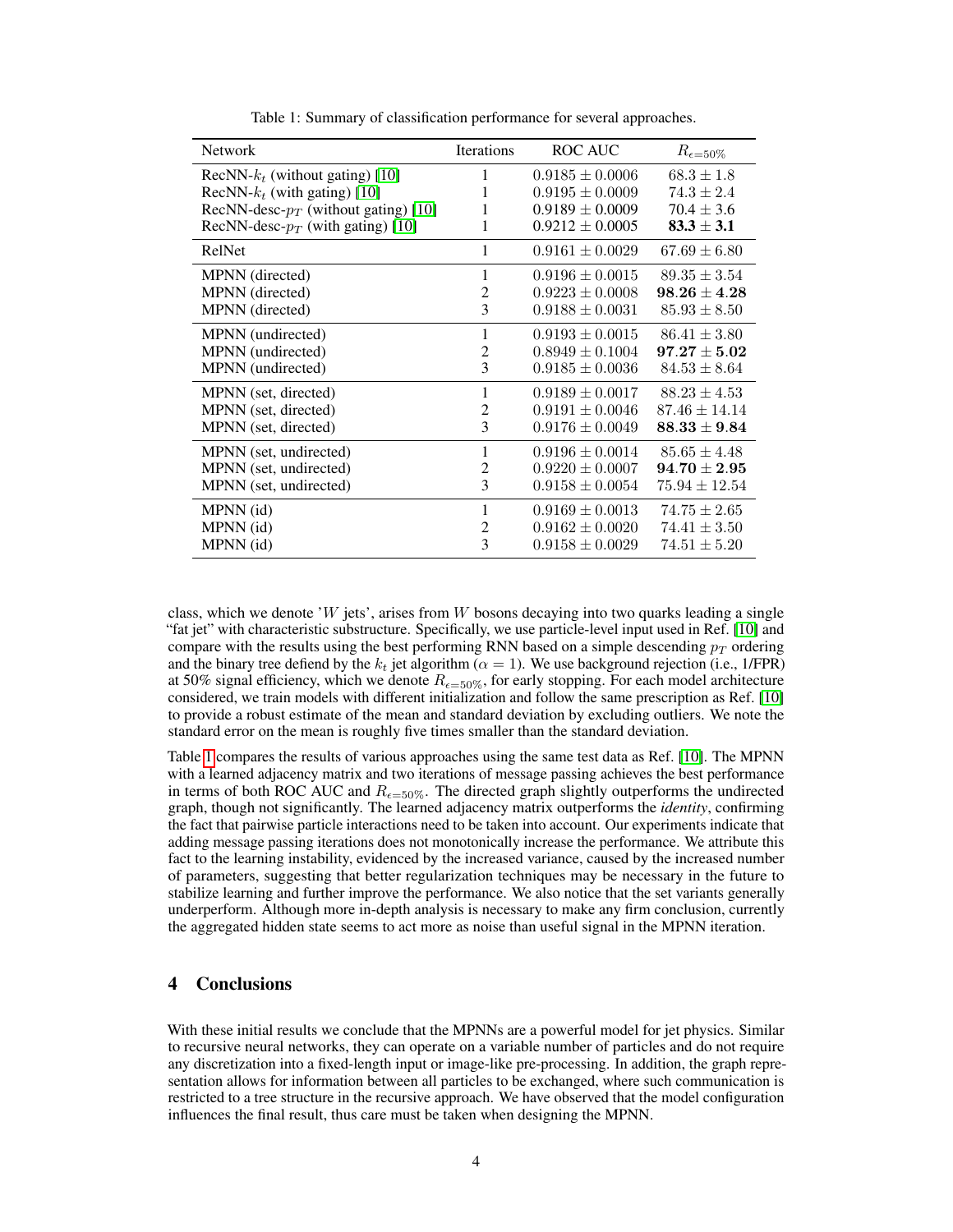Our results motivate future work with a QCD-motivated adjacency matrix  $A_{ij}$  based on  $d_{ij}^{\alpha}$ . Similarly, the graph picture enables a comparison of traditional jet clustering algorithms based on  $d_{ij}^{\alpha}$  to datadriven clustering and community detection presented in [\[26\]](#page-5-7). Furthermore, the MPNN must be extended with a multi-scale coarsening scheme in order to avoid the expensive quadratic complexity of the presented fully-connected, single-scale version, in order to process a larger-scale input.

#### Acknowledgments

Cranmer and Louppe are supported through NSF ACI-1450310 and PHY-1505463. Bruna is supported through DOA W911NF-17-1-0438 and Intel NERSC-BDD. Cho thanks support by eBay, TenCent, Facebook, Google and NVIDIA, and is a CIFAR Azrieli Global Scholar. The authors are grateful for the support of the Moore-Sloan Data Science Environment at NYU.

## References

- <span id="page-4-0"></span>[1] Andrew J. Larkoski, Ian Moult, and Benjamin Nachman. Jet Substructure at the Large Hadron Collider: A Review of Recent Advances in Theory and Machine Learning. 2017, 1709.04464.
- <span id="page-4-1"></span>[2] Josh Cogan, Michael Kagan, Emanuel Strauss, and Ariel Schwarztman. Jet-Images: Computer Vision Inspired Techniques for Jet Tagging. *JHEP*, 02:118, 2015, 1407.5675.
- [3] Luke de Oliveira, Michael Kagan, Lester Mackey, Benjamin Nachman, and Ariel Schwartzman. Jet-Images – Deep Learning Edition. 2015, 1511.05190.
- [4] Leandro G. Almeida, Mihailo Backovic, Mathieu Cliche, Seung J. Lee, and Maxim Perelstein. ´ Playing Tag with ANN: Boosted Top Identification with Pattern Recognition. *JHEP*, 07:086, 2015, 1501.05968.
- [5] Pierre Baldi, Kevin Bauer, Clara Eng, Peter Sadowski, and Daniel Whiteson. Jet Substructure Classification in High-Energy Physics with Deep Neural Networks. 2016, 1603.09349.
- [6] Daniel Guest, Julian Collado, Pierre Baldi, Shih-Chieh Hsu, Gregor Urban, and Daniel Whiteson. Jet Flavor Classification in High-Energy Physics with Deep Neural Networks. *Phys. Rev.*, D94(11):112002, 2016, 1607.08633.
- <span id="page-4-5"></span>[7] James Barnard, Edmund Noel Dawe, Matthew J. Dolan, and Nina Rajcic. Parton Shower Uncertainties in Jet Substructure Analyses with Deep Neural Networks. 2016, 1609.00607.
- [8] Patrick T. Komiske, Eric M. Metodiev, and Matthew D. Schwartz. Deep learning in color: towards automated quark/gluon jet discrimination. *JHEP*, 01:110, 2017, 1612.01551.
- <span id="page-4-2"></span>[9] Gregor Kasieczka, Tilman Plehn, Michael Russell, and Torben Schell. Deep-learning Top Taggers or The End of QCD? 2017, 1701.08784.
- <span id="page-4-3"></span>[10] Gilles Louppe, Kyunghyun Cho, Cyril Becot, and Kyle Cranmer. QCD-Aware Recursive Neural Networks for Jet Physics. 2017, 1702.00748.
- <span id="page-4-4"></span>[11] Justin Gilmer, Samuel S. Schoenholz, Patrick F. Riley, Oriol Vinyals, and George E. Dahl. Neural message passing for quantum chemistry. *CoRR*, abs/1704.01212, 2017, 1704.01212.
- <span id="page-4-6"></span>[12] Matteo Cacciari, Gavin P. Salam, and Gregory Soyez. The Anti-k(t) jet clustering algorithm. *JHEP*, 04:063, 2008, 0802.1189.
- <span id="page-4-7"></span>[13] Gavin P. Salam. Towards Jetography. *Eur. Phys. J.*, C67:637–686, 2010, 0906.1833.
- <span id="page-4-8"></span>[14] Joan Bruna, Wojciech Zaremba, Arthur Szlam, and Yann LeCun. Spectral networks and locally connected networks on graphs. *CoRR*, abs/1312.6203, 2013.
- [15] Mikael Henaff, Joan Bruna, and Yann LeCun. Deep convolutional networks on graph-structured data. *CoRR*, abs/1506.05163, 2015.
- <span id="page-4-9"></span>[16] Yujia Li, Daniel Tarlow, Marc Brockschmidt, and Richard S. Zemel. Gated graph sequence neural networks. *CoRR*, abs/1511.05493, 2015.